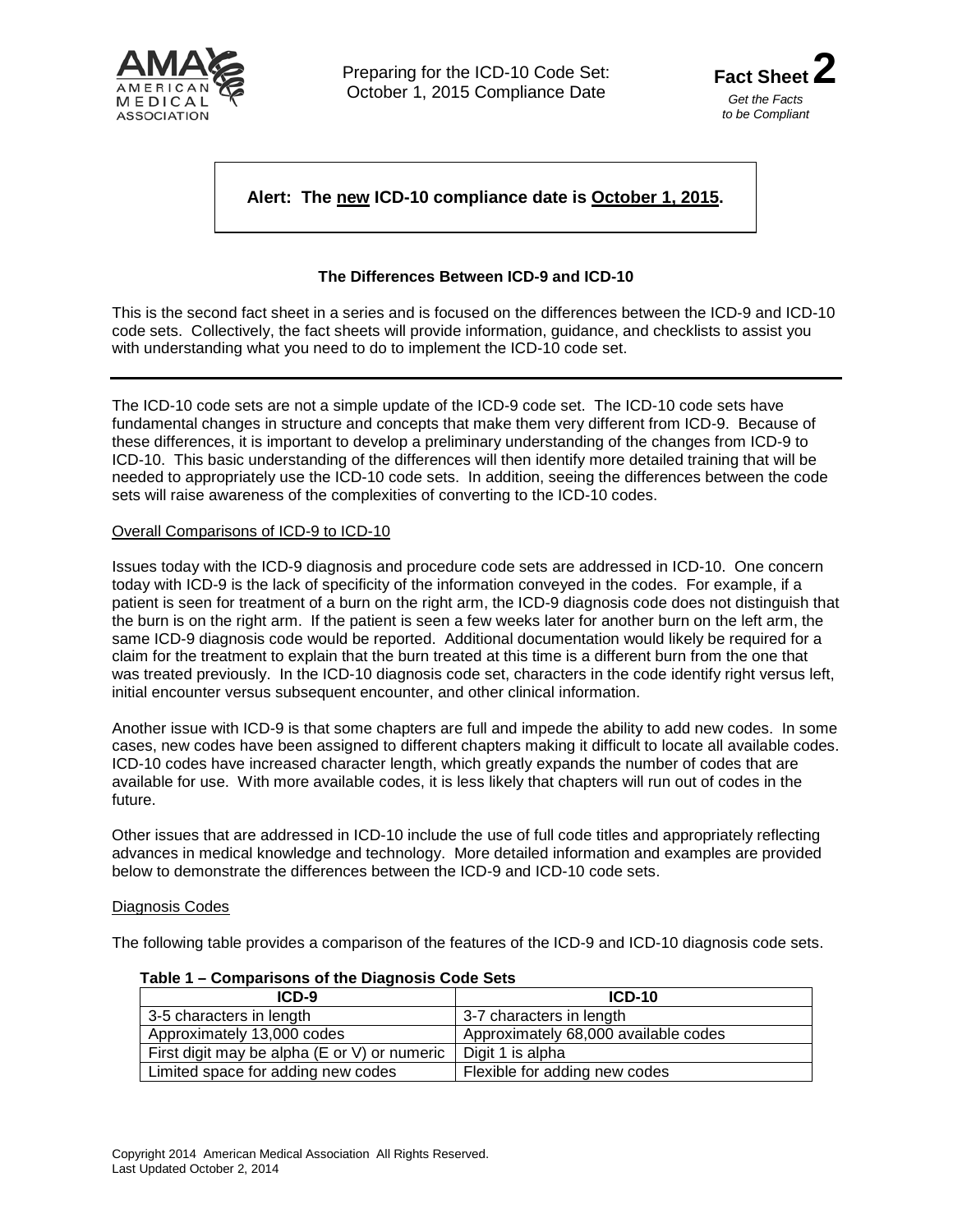

| Lacks detail     | Very specific                                           |
|------------------|---------------------------------------------------------|
| Lacks laterality | Has laterality (i.e., codes identifying right vs. left) |

In the ICD-10 diagnosis code set, the alpha characters are not case sensitive. The following examples show a comparison of the formats of the ICD-9 and ICD-10 diagnosis codes. You can see the use of alpha characters and longer codes in ICD-10.

| ICD-9 Diagnosis Code     | <b>ICD-10 Diagnosis Code</b>                                 |  |
|--------------------------|--------------------------------------------------------------|--|
| 382.9 Acute otitis media | Varicella pneumonia<br>B01.2                                 |  |
| 540.9 Acute appendicitis | l K21.0<br>Gastro-esophageal reflux disease with esophagitis |  |
| 780.01<br>Coma           | O30.003 Twin pregnancy, unspecified, third trimester         |  |

The expanded number of characters of the ICD-10 diagnosis codes provides greater specificity to identify disease etiology, anatomic site, and severity.

ICD-10 Code Structure: Characters 1-3 – Category Characters 4-6 – Etiology, anatomic site, severity, or other clinical detail Characters 7 – Extension

The following example shows the more detailed information gained through the added characters.

S52 Fracture of forearm S52.5 Fracture of lower end of radius S52.52 Torus fracture of lower end of radius S52.521 Torus fracture of lower end of right radius S52.521A Torus fracture of lower end of right radius, initial encounter for closed fracture

In the above example, S52 is the category. The fourth and fifth characters of "5" and "2" provide additional clinical detail and anatomic site. The sixth character in this example indicates laterality, i.e., right radius. The seventh character, "A", is an extension that provides additional information, which means "initial encounter" in this example.

The example of the forearm fracture also demonstrates the use of the full code titles, which was not the format in the ICD-9 diagnosis code set. The following is a comparison of ICD-9 and ICD-10 diagnoses demonstrating the use of full code titles.

| <b>ICD-9 Diagnosis Codes</b>            | <b>ICD-10 Diagnosis Codes</b>                       |  |  |  |  |
|-----------------------------------------|-----------------------------------------------------|--|--|--|--|
| 157 Malignant neoplasm of pancreas      | S52 Fracture of forearm                             |  |  |  |  |
| 157.0 Head of pancreas                  | S52.5 Fracture of lower end of radius               |  |  |  |  |
| 157.1 Body of pancreas                  | S52.5 Fracture of lower end of radius               |  |  |  |  |
| 157.2 Tail of pancreas                  | S52.521 Torus fracture of lower end of right radius |  |  |  |  |
| 157.3 Pancreatic duct                   | S52.521A Torus fracture of lower end of right       |  |  |  |  |
| 157.4 Islets of Langerhans              | radius, initial encounter for closed fracture       |  |  |  |  |
| 157.8 Other specified sites of pancreas |                                                     |  |  |  |  |
| 157.9 Pancreas, part unspecified        |                                                     |  |  |  |  |

The ICD-10 diagnosis code set also expands on the use of combination codes. Combination codes are a single code that can be used to classify 1) two diagnoses, or 2) a diagnosis with an associated secondary process or a diagnosis with an associated complication. Combination codes allow for the reporting of a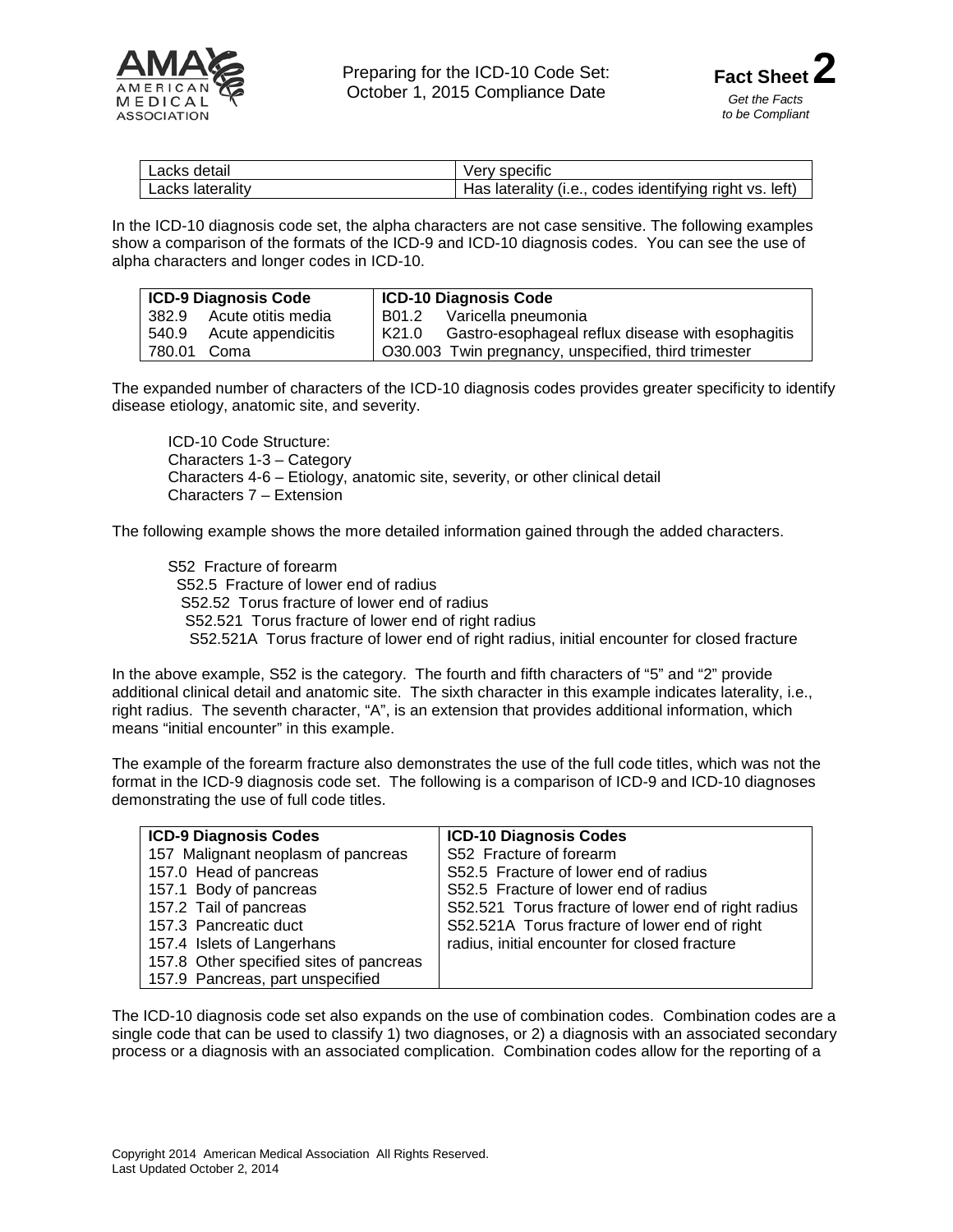

single code to express multiple elements of the diagnosis. The following are examples illustrating combination codes in ICD-10 versus ICD-9 diagnosis codes.

| <b>ICD-9 Diagnosis Codes</b>     | <b>ICD-10 Diagnosis Codes</b>                |  |  |  |
|----------------------------------|----------------------------------------------|--|--|--|
| 415.0 Acute cor pulmonale        | 126.01 Septic pulmonary embolism with        |  |  |  |
| And                              | acute cor pulmonale                          |  |  |  |
| 415.12 Septic pulmonary embolism |                                              |  |  |  |
| 707.06 Pressure ulcer, ankle     | L89.501 Pressure ulcer of unspecified ankle, |  |  |  |
| And                              | stage I                                      |  |  |  |
| 707.21 Pressure ulcer stage I    |                                              |  |  |  |

The increased specificity of the ICD-10 codes is more flexible, which means that emerging diseases can be quickly incorporated. The higher level of detail in the codes provides the ability to more precisely code the diagnosis. As with ICD-9, ICD-10 codes are to be reported at the highest level of detail possible within the code structure. ICD-10 reflects advances in medicine and medical technology making the code set more relevant to today's understanding of diagnoses. ICD-10 also provides an improved ability to measure health care services and conduct public health surveillance.

### Procedure Codes

ICD-10-PCS will not replace the Current Procedural Terminology (CPT<sup>[®](#page-2-0)</sup>) and Healthcare Common Procedure Coding System (HCPCS) code sets for reporting services and procedures in outpatient and office settings.

The following table is a comparison of the differences in the features between the ICD-9 and ICD-10 procedure code sets.

| $ICD-9$                               | <b>ICD-10</b>                                 |  |  |  |
|---------------------------------------|-----------------------------------------------|--|--|--|
| 3-4 numbers in length                 | 7 alpha-numeric characters in length          |  |  |  |
| Approximately 3,000 codes             | Approximately 87,000 available codes          |  |  |  |
| Based on outdated technology          | Reflects current usage of medical terminology |  |  |  |
|                                       | and devices                                   |  |  |  |
| Limited space for adding new codes    | Flexible for adding new codes                 |  |  |  |
| Lacks detail                          | Very specific                                 |  |  |  |
| Lacks laterality                      | Has laterality                                |  |  |  |
| Generic terms for body parts          | Detailed descriptions for body parts          |  |  |  |
| Lacks descriptions of methodology and | Provides detailed descriptions of methodology |  |  |  |
| approach for procedures               | and approach for procedures                   |  |  |  |
| Lacks precision to adequately define  | Precisely defines procedures with detail      |  |  |  |
| procedures                            | regarding body part, approach, any device     |  |  |  |
|                                       | used, and qualifying information              |  |  |  |

### **Table 2 – Comparisons of Procedure Codes**

<span id="page-2-0"></span>® CPT is a registered trademark of the American Medical Association